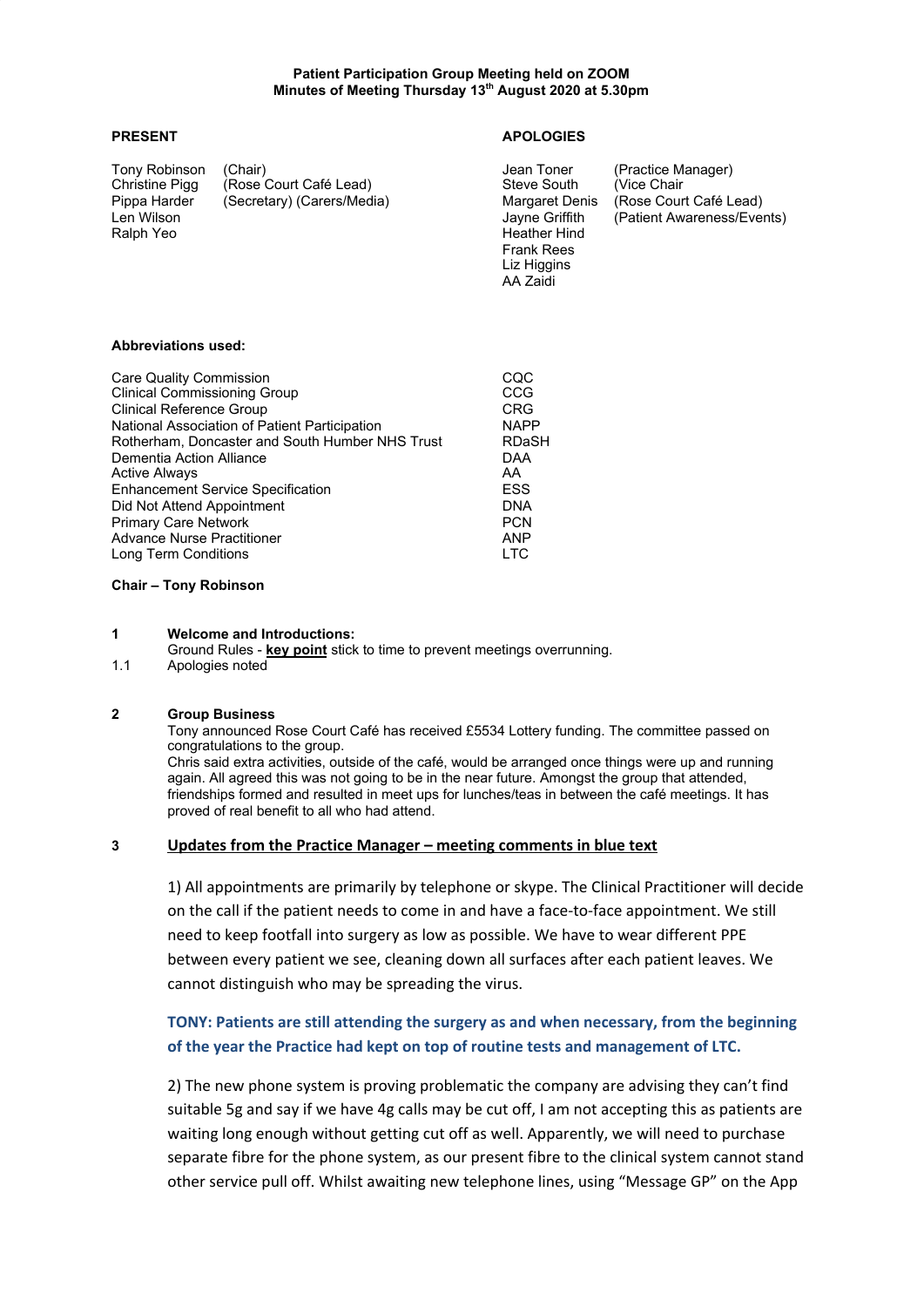is proving useful for those who cannot get through. We are one of the few surgeries trialling it.

**TONY: we need to encourage more patients to download the app, this would help free phone lines. Via Facebook, we had assisted patients to use the Message GP facility when they contacted us about not being able to get through. There has been a lot of negativity from patients unable to get through by phone. Callbacks by clinicians also blocked the lines from time to time, the Practice are working to sort this problem as soon as possible.**

3) The drive through flu clinic is still in the planning stage. Alternative arrangements will be made for housebound etc.

**TONY: gave the background of the plans discussed so far. Back in June, Jean had come up with the idea of a drive through clinic, sites visited, logistics, and safety now being worked on. This takes us on to the next item, a trial drive through.**

4) We are running a small Pneumonia drive through clinic, and are using this as a trial run for the drive through flu clinic. Patients will be contacted by the surgery to take part.

**Tony and Pippa had been invited to help out and to give feedback from a patients point of view. This will be held 26 th August at Canklow Surgery. A barcode scanning system will be trialled and the time it takes per patient to be recorded.**

5) App can be used to book flu appointments when they open, so it will be good if we encourage more patients to download it. We will still need to take calls but booking via the App will release the phones for patients to access GP appointments

6) The Rose Court reopening is delayed due to staff having to isolate for family members who have infection or pre hospital isolation. As this situation is still ongoing, we will not be able to operate both sites. Whilst the surgery is closed, a new clinical room has been created and the ramp has been improved for easier access.

## **A new consultation room has been created, a new door installed, the ramp has been completed.**

7) A door entry system has been installed at both sites; prior to this, a member of staff had to stand in the lobby to let patients in.

8) Hubs open for extended hours at weekends only for clinical practitioners, though there are physio appointments through the week.

**Tony pointed out the benefits of the Health App for booking Doctor/Nurse/Healthcare Assistants appointments; these are only on Saturday and Sundays now. The Physiotherapist has appointments throughout the week.**

**4** The experience of Covid Tests locally was discussed; committee members had been to various sites and had home testing kits. Chris went to Meadowhall Car Park, well organised, had the test in the morning and got the results back by the evening. Tony went to one at Worksop Road, Attercliffe, tests inconclusive, did a further home test kit. Ralph was due to go to Woodside. Midland Road drive through is still open, bookings were preferred. Forge Island walk through is operational, again, bookings preferred.

Tony wound the meeting up, thanked everybody for attending and for keeping to time.